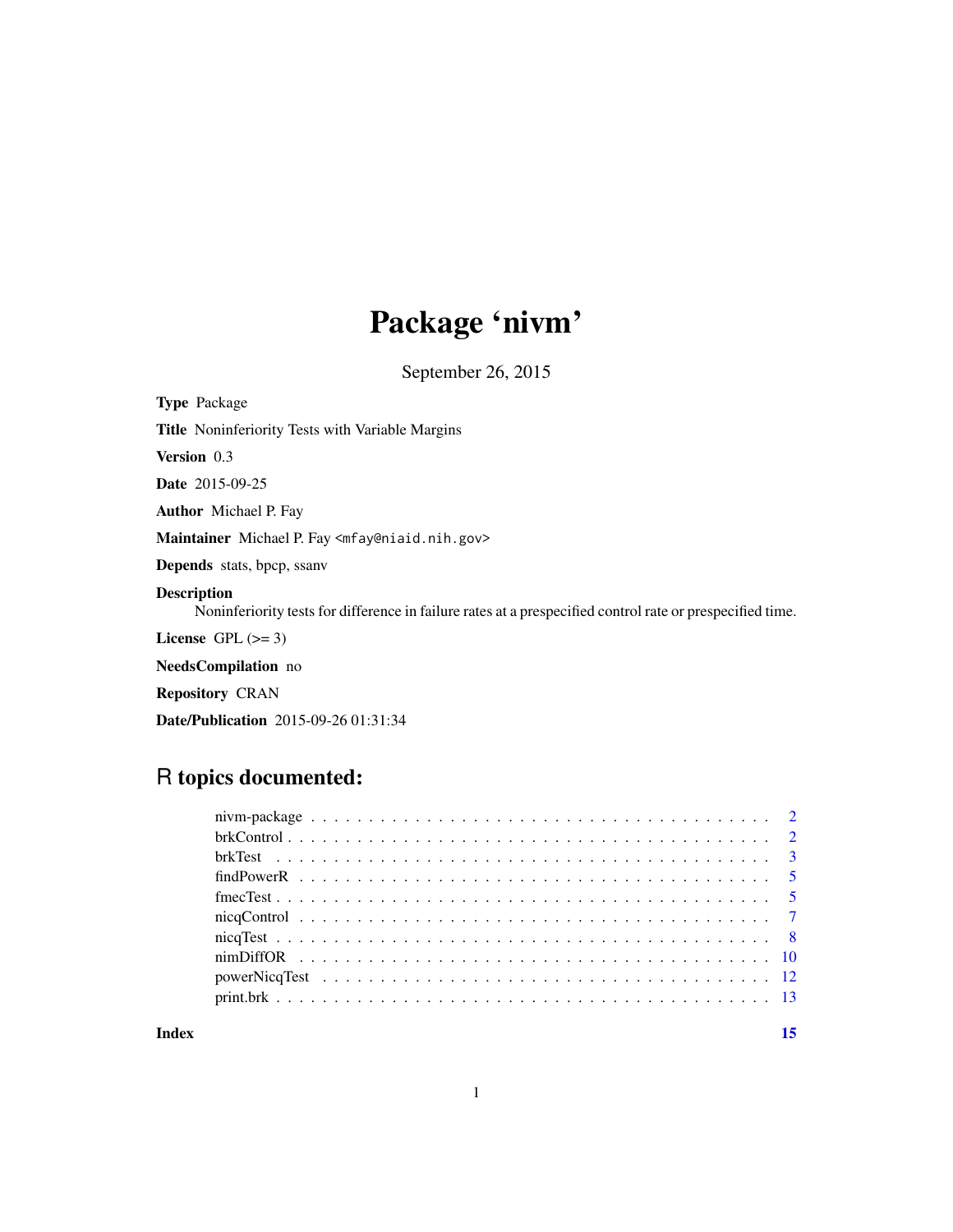This package was developed to give the control quantile non-inferiority test described in Fay and Follmann (2015), and the function to calculate that test is [nicqTest](#page-7-1). Some competitors to that test are some tests described in Rohmel and Kieser (2013): [brkTest](#page-2-1), [fmecTest](#page-4-1), and [fmecExact](#page-4-2).

#### Details

| nivm       |
|------------|
| Package    |
| 0.3        |
| 2015-09-25 |
| $>=$ GPL3  |
|            |

#### Author(s)

Michael P. Fay

Maintainer: Michael P. Fay <mfay@niaid.nih.gov>

#### References

Fay, MP and Follmann DA (2015). Non-inferiority Tests for Anti-Infective Drugs using Control Quantiles. (unpublished manuscript).

Rohmel, J and Kieser, M (2013). Investigations on non-inferiority–the Food and Drug Administration draft guidance on treatments for nosocomial pneumonia as a case for exact tests for binomial proportions. Statistics in Medicine. 32: 2335-2348.

#### See Also

[nicqTest](#page-7-1)

<span id="page-1-1"></span>brkControl *Arguments for Algorithm Control for* [brkTest](#page-2-1)*.*

#### Description

Function that gives a list.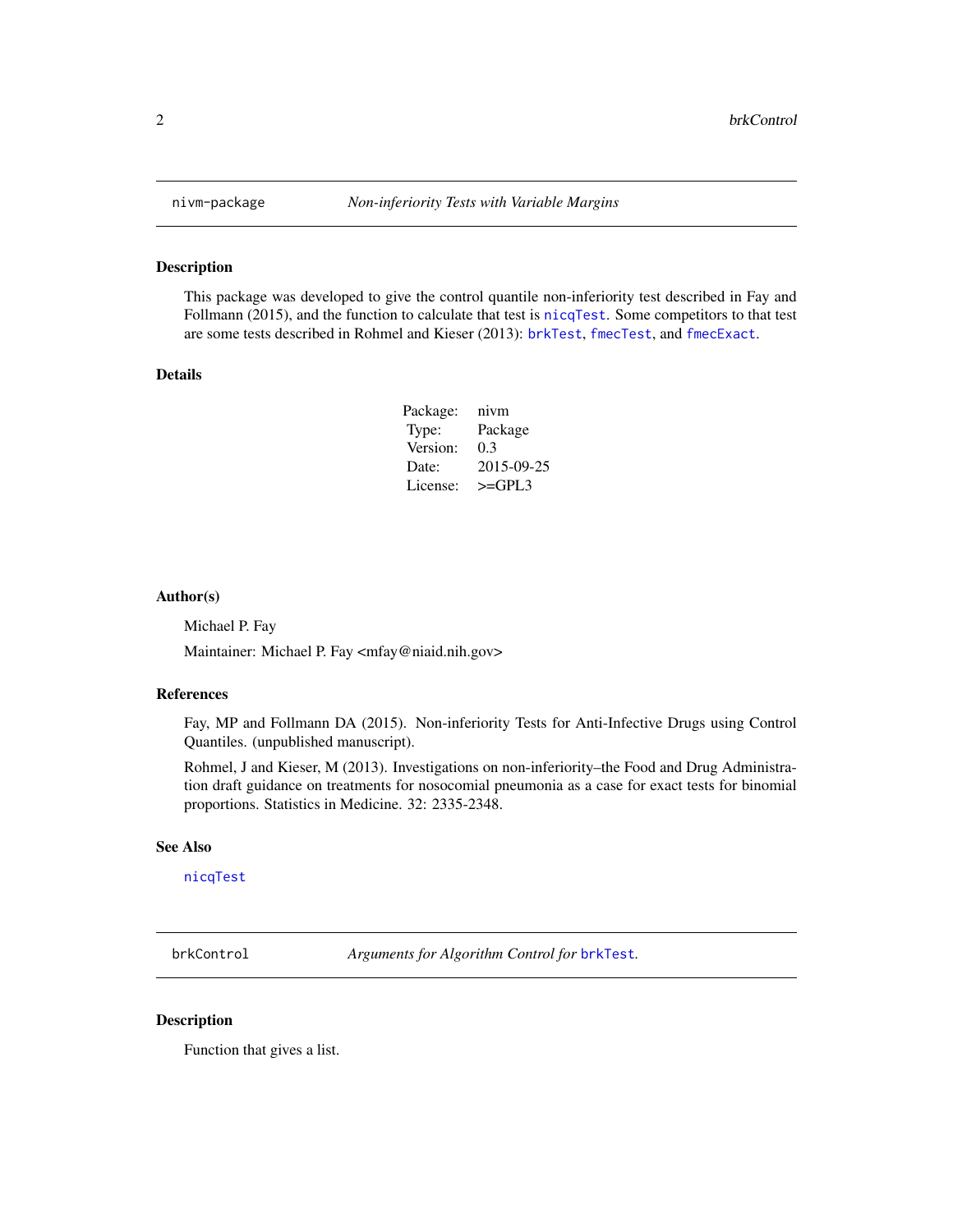#### <span id="page-2-0"></span>brkTest 3

#### Usage

 $brkControl(alpha = 0.025, alphastar = 0.001, ngrid = 1000)$ 

#### Arguments

| alpha     | significance level for test                                                                                                                                                                       |
|-----------|---------------------------------------------------------------------------------------------------------------------------------------------------------------------------------------------------|
| alphastar | a value that is much much less than the significance level. Used to speed up<br>calculations since we group all values less than alphastar together and do not<br>need to add them one-at-a-time. |
| ngrid     | number of elements in the grid search over the control proportion.                                                                                                                                |

#### Value

a list with values names the same as the arguments.

#### See Also

[brkTest](#page-2-1)

<span id="page-2-1"></span>

| brkTest |  |  |
|---------|--|--|
|         |  |  |

 $Barnard-Rohmel-Kieser Test$ 

#### Description

A variable margin difference in proportion test for non-inferiority. The test is based on Barnard's test.

#### Usage

 $brkTest(x1, n1, x2, n2, threshold = 0.2, delta = 0.1, control =  $brkCountrol()$$ 

#### Arguments

| x1             | number of events in the control group                                                                                                                                                                                                                                        |
|----------------|------------------------------------------------------------------------------------------------------------------------------------------------------------------------------------------------------------------------------------------------------------------------------|
| n1             | number of individuals in the control group                                                                                                                                                                                                                                   |
| x <sub>2</sub> | number of events in the test group                                                                                                                                                                                                                                           |
| n2             | number of events in the test group                                                                                                                                                                                                                                           |
| threshold      | proportion in the control group associated with the threshold, above that thresh-<br>old use a constant difference margin, below the threshold use a difference margin<br>with a constant odds ratio. We use only continuous variable margins that meet<br>at the threshold. |
| delta          | difference in proportions at the threshold                                                                                                                                                                                                                                   |
| control        | list of parameters for algorithm control, see brkControl                                                                                                                                                                                                                     |
|                |                                                                                                                                                                                                                                                                              |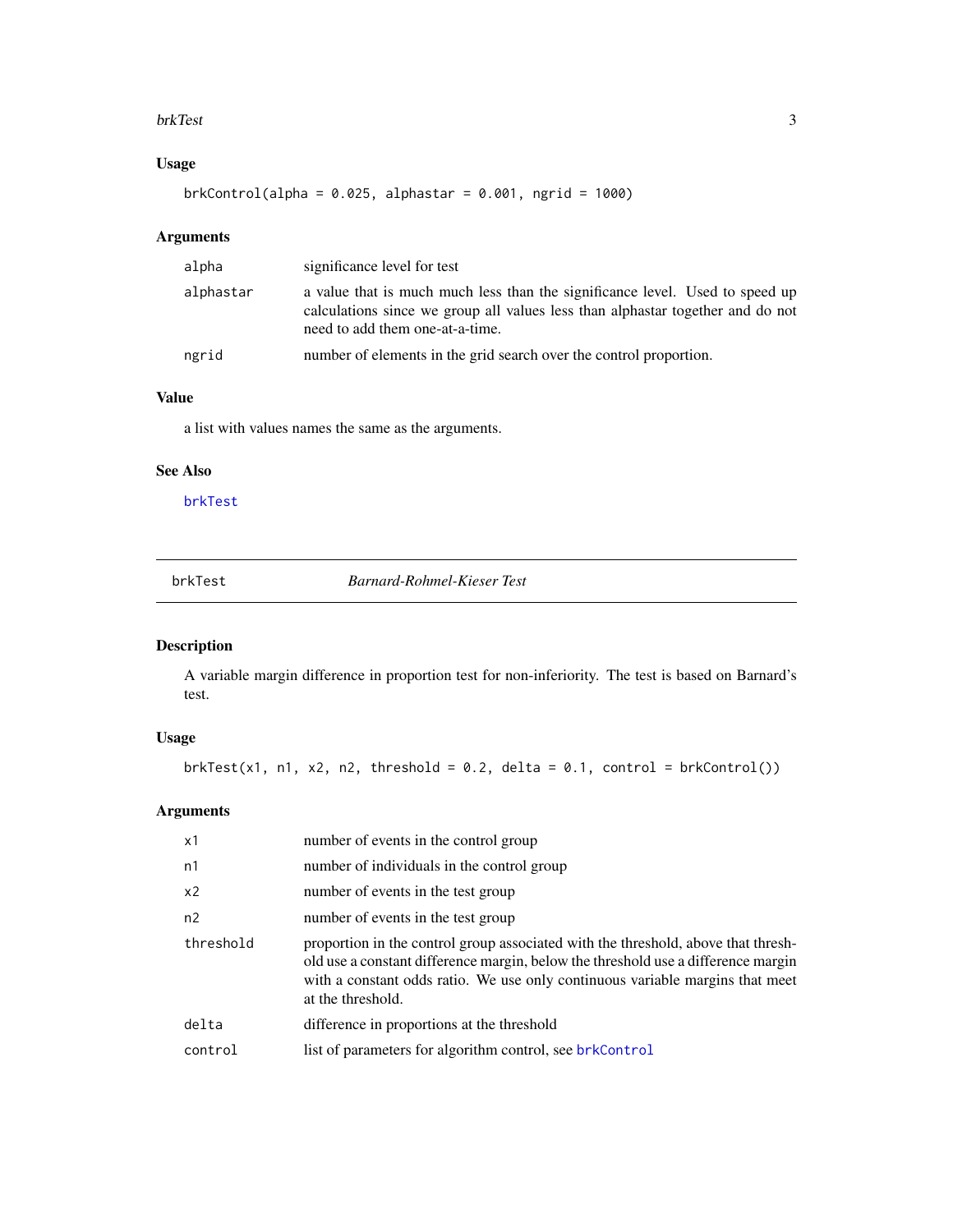#### <span id="page-3-0"></span>Details

This test is labeled T4 in Rohmel and Keiser (2013).

#### Value

a list of class brk, with elements:

| statistic   | the threshold, delta (difference margin at threshold), and odds ratio at threshold                                                                                                                                                                                                                                                                                                                                                                                                                                                          |
|-------------|---------------------------------------------------------------------------------------------------------------------------------------------------------------------------------------------------------------------------------------------------------------------------------------------------------------------------------------------------------------------------------------------------------------------------------------------------------------------------------------------------------------------------------------------|
| data.name   | gives $x1, x2, n1, n2$ as a character string                                                                                                                                                                                                                                                                                                                                                                                                                                                                                                |
| method      | description of test                                                                                                                                                                                                                                                                                                                                                                                                                                                                                                                         |
| p.value     | one-sided p-value                                                                                                                                                                                                                                                                                                                                                                                                                                                                                                                           |
| FullResults | a list with 4 matrices, each $n1+1$ by $n2+1$ representing the total sample space.<br>R=a matrix with logical values with TRUE elements representing the rejection<br>region, its 'sig.level' attribute gives the significance level of the test; PVAL-<br>bounds=a matrix of p-value bounds, pb; PVALsymbols=a matrix of symbols<br>that describe the pb, ' $\leq$ means ' $p \leq p$ b', '=' means ' $p = p$ b' and '>' means<br>'p>pb'; PVALUES=a matrix giving the p-value expression, e.g., ' $p \le 0.00321$ '<br>or ' $p > 0.025$ '. |

#### Author(s)

Michael P. Fay

#### References

Rohmel, J, and Kieser, M (2013). "Investigations on non-inferiority - - the Food and Drug Administration draft guidance on treatments for nosocomial pneumonia as a case for exact tests for binomial proportions" Statistics in Medicine 32:2335-2348.

#### See Also

See Also [nicqTest](#page-7-1), ~~~

#### Examples

```
x<-brkTest(3,8,0,6)
x
x$FullResults$PVALUES
```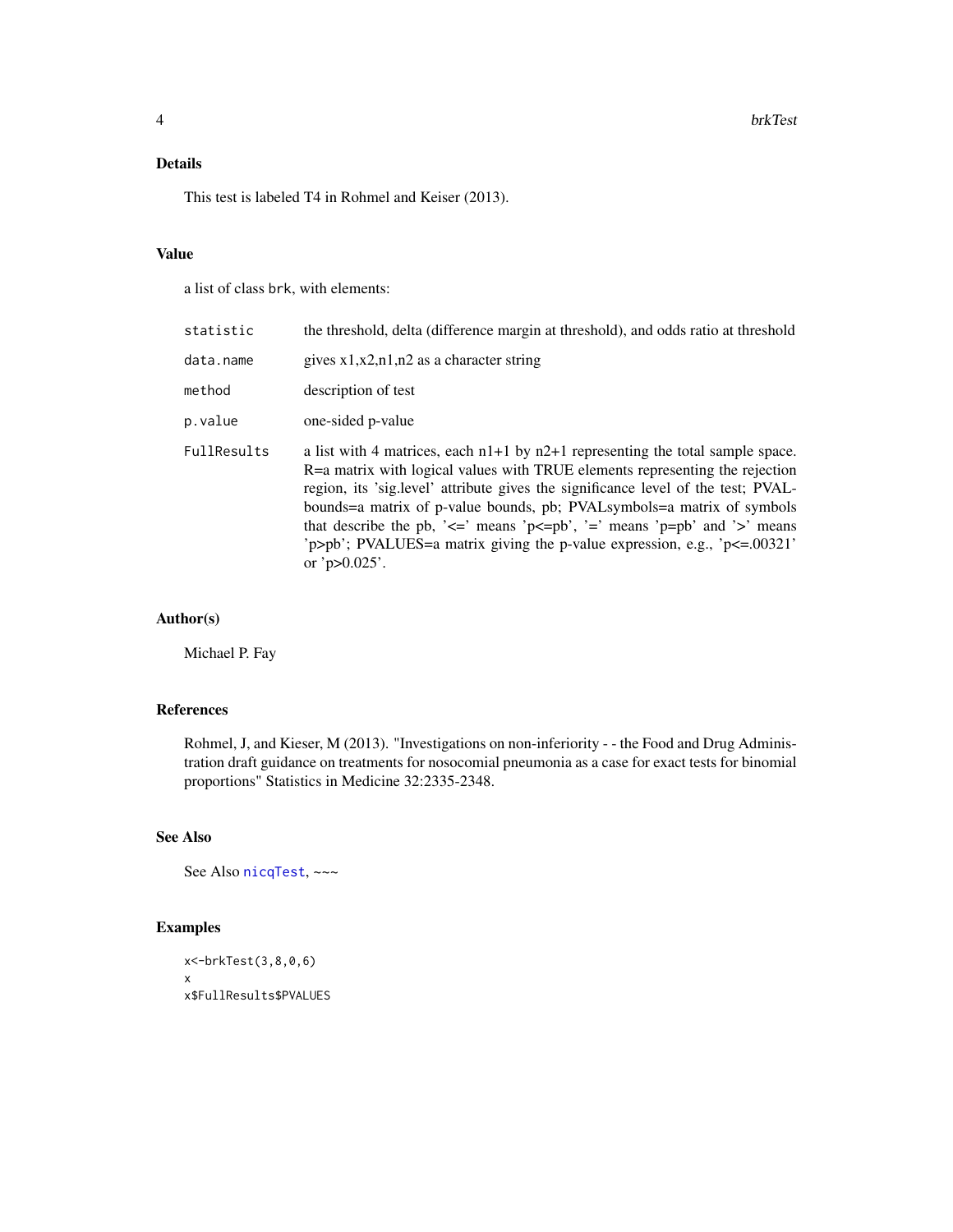<span id="page-4-0"></span>

Power under an alternative F1 and F2 relationship, represented by a  $F2 = g(F1)$ .

#### Usage

findPowerR(R,  $g$ , psearch =  $(0:1000)/1000$ )

#### Arguments

| R       | matrix of rejection region, if x is the output from $brk$ . test, then $R = x$FullResults$ |
|---------|--------------------------------------------------------------------------------------------|
| g       | function under which to calculate the power, $F2 = g(F1)$ .                                |
| psearch | vector of values over which to calculate the power                                         |

<span id="page-4-1"></span>

fmecTest *Odds Ratio/Difference Non-inferiority tests*

#### <span id="page-4-2"></span>**Description**

Rohmel and Keier (2013) developed these non-inferioirty tests with variable margins. One margin function, NiM3, has the variable margin measuring a constant difference in proportions (0.10 in paper) after a threshold (0.20 proportion in the control group), or tests for differences defined in terms of a constant odds ratio (1.71 in paper) at values less than the threshold. The fmecTest with type='max' gives the maximum of two p-values, either a difference in proportions test (onesided asymptotic method of Farrington and Manning, 1990) or an odds ratio test (one-sided Fisher's exact). This test is NiM3/T2 in Rohmel and Keier (2013). We also provide an exact version of this test with fmecExact, denoted NiM3/T3 in Rohmel and Keier (2013). When type='switch' the tests are like T1 of Rohmel and Keier (2013).

#### Usage

```
fmeCTest(x1, n1, x2, n2, threshold = 0.2, delta = 0.1,alternative = c("less","greater"),
   type = c("max", "switch"))
fmecExact(x1, n1, x2, n2, threshold = 0.2, delta = 0.1,
   alternative = c("less", "greater"),
   type = c("max", "switch"), ngrid = 1000)
```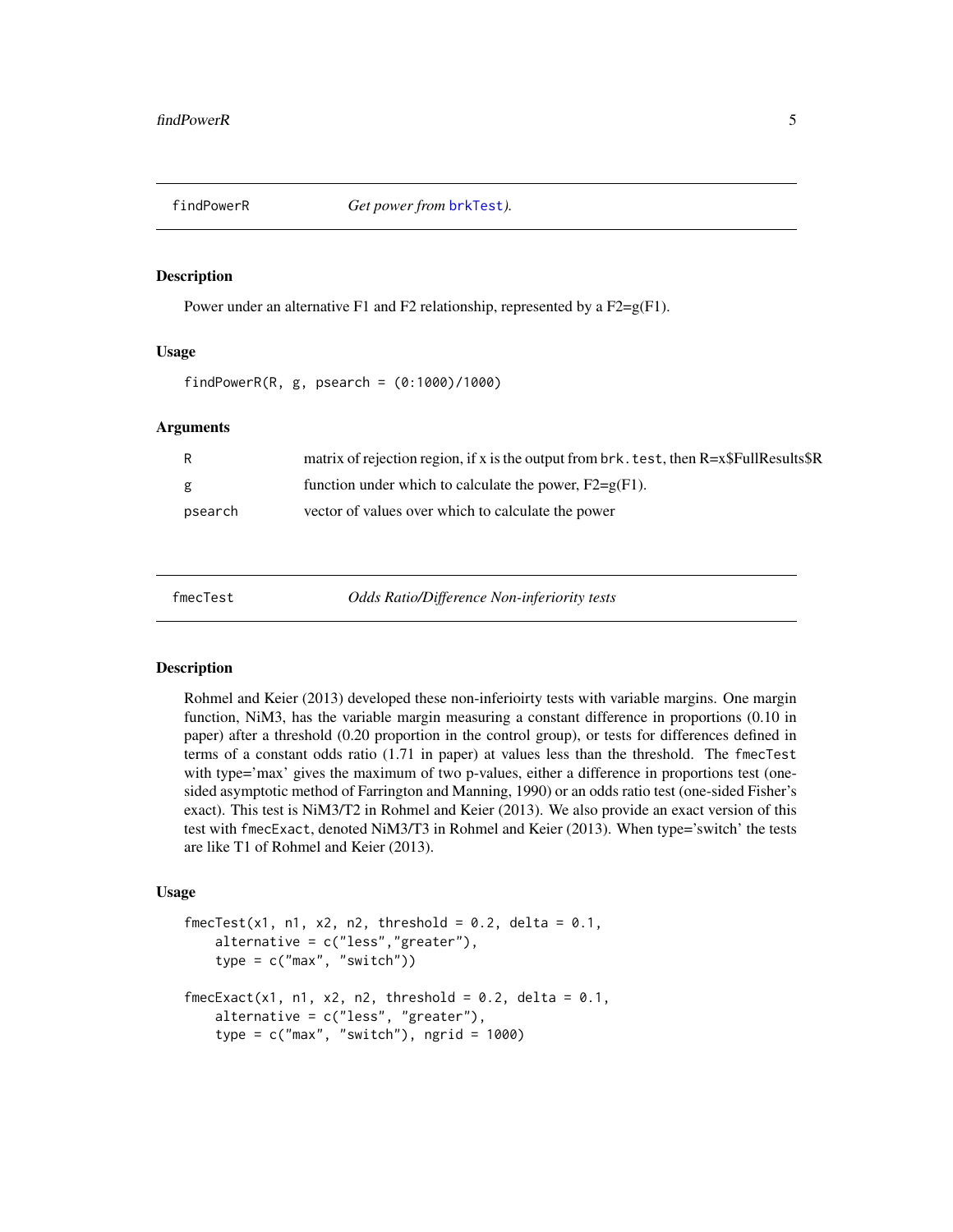#### <span id="page-5-0"></span>Arguments

| х1          | number of failures in control group                                                                                                                                                            |
|-------------|------------------------------------------------------------------------------------------------------------------------------------------------------------------------------------------------|
| n1          | number of individuals in control group                                                                                                                                                         |
| x2          | number of failures in test group                                                                                                                                                               |
| n2          | number of individuals in test group                                                                                                                                                            |
| threshold   | threshold on proportion in control group: above it use constant difference mar-<br>gin, below it use difference margin with constant odds ratio                                                |
| delta       | difference margin at threshold                                                                                                                                                                 |
| alternative | must be 'less', the value 'greater' is not supported at this time.                                                                                                                             |
| type        | either 'max' (maximum of Fisher's exact p-value or Farrington and Manning<br>p-value) or 'switch' (Fisher's exact p-value below threhold and Farington and<br>Manning p-value above threhold). |
| ngrid       | grid size for the search for the maximum p-value. Search over the control pro-<br>portion values 0:ngrid/ngrid.                                                                                |

#### Details

For details see Rohmel and Keier (2013, Section 3). These functions only use NiM3.

#### Value

a list of class 'htest':

| statistic   | the threshold, delta (difference margin at threshold), and odds ratio at threshold |
|-------------|------------------------------------------------------------------------------------|
| data.name   | gives $x1, x2, n1, n2$ as a character string                                       |
| method      | description of test                                                                |
| p.value     | one-sided p-value                                                                  |
| null.value  | delta, the difference margin at threshold                                          |
| alternative | direction of alternative hypothesis                                                |

#### Author(s)

Michael P. Fay

#### References

Farrington, CP and Manning G (1990). "Test statistics and sample size formulae for comparative binomial trials with null hypothesis of non-zero risk difference or non-unit relative risk" Statistics in Medicine 9:1447-1454.

Rohmel, J, and Kieser, M (2013). "Investigations on non-inferiority - - the Food and Drug Administration draft guidance on treatments for nosocomial pneumonia as a case for exact tests for binomial proportions" Statistics in Medicine 32:2335-2348.

#### See Also

[nicqTest](#page-7-1)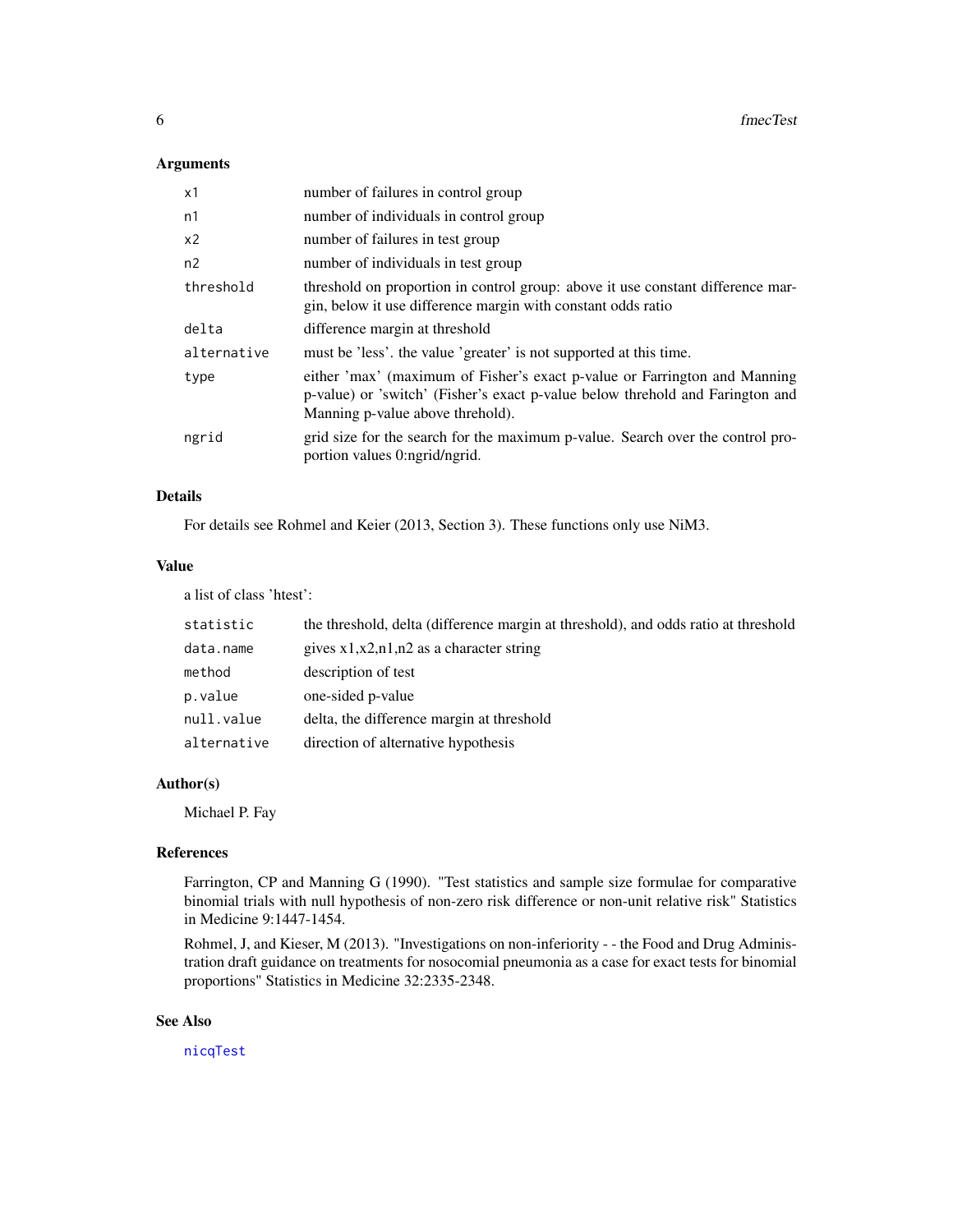#### <span id="page-6-0"></span>nicqControl 7

#### Examples

```
fmecTest(6,10,2,12,alternative="less",type="max")
fmecExact(6,10,2,12,alternative="less",type="max")
```
<span id="page-6-1"></span>nicqControl *Function that returns a list of algorithm controls for nicq*

#### Description

Controls for numeric integration, etc. Mostly used in [getfx2](#page-0-0) that is called by [nicqTest](#page-7-1).

Defined as a function instead of a list, so sanity checks can be built in (but none have been included yet).

#### Usage

```
nicqControl(rdig = 5, slowint = FALSE, mint = 100,interr = 10^{(-3)}, epsilon=10^(-4), alpha = 0.025,
    tau.conf.level=0.95)
```
#### Arguments

| rdig    | number of digits for rounding, used to eliminate some computer errors. Used in<br>getimaxpower called by nicqTest when ic="maxpower".                                                      |
|---------|--------------------------------------------------------------------------------------------------------------------------------------------------------------------------------------------|
| slowint | use slow integration for get fx2                                                                                                                                                           |
| mint    | number of summands in numeric integration for getfx2                                                                                                                                       |
| interr  | tolerance for integration for getfx2                                                                                                                                                       |
| epsilon | small value to give the range for the uniroot function that calculates the confi-<br>dence intervals. It searches from -q+epsilon to 1-q-epsilon. Used in nicq.calc<br>called by nicqTest. |
| alpha   | significance level for calculation of getimaxpower called by nicqTest when<br>ic="maxpower".                                                                                               |
|         | tau.conf.level confidence level for tau, where $F1(tau)=q$ . Uses bpcp then quantile.kmcilR.                                                                                               |

#### Value

a list with each argument as a named value

#### See Also

[nicqTest](#page-7-1)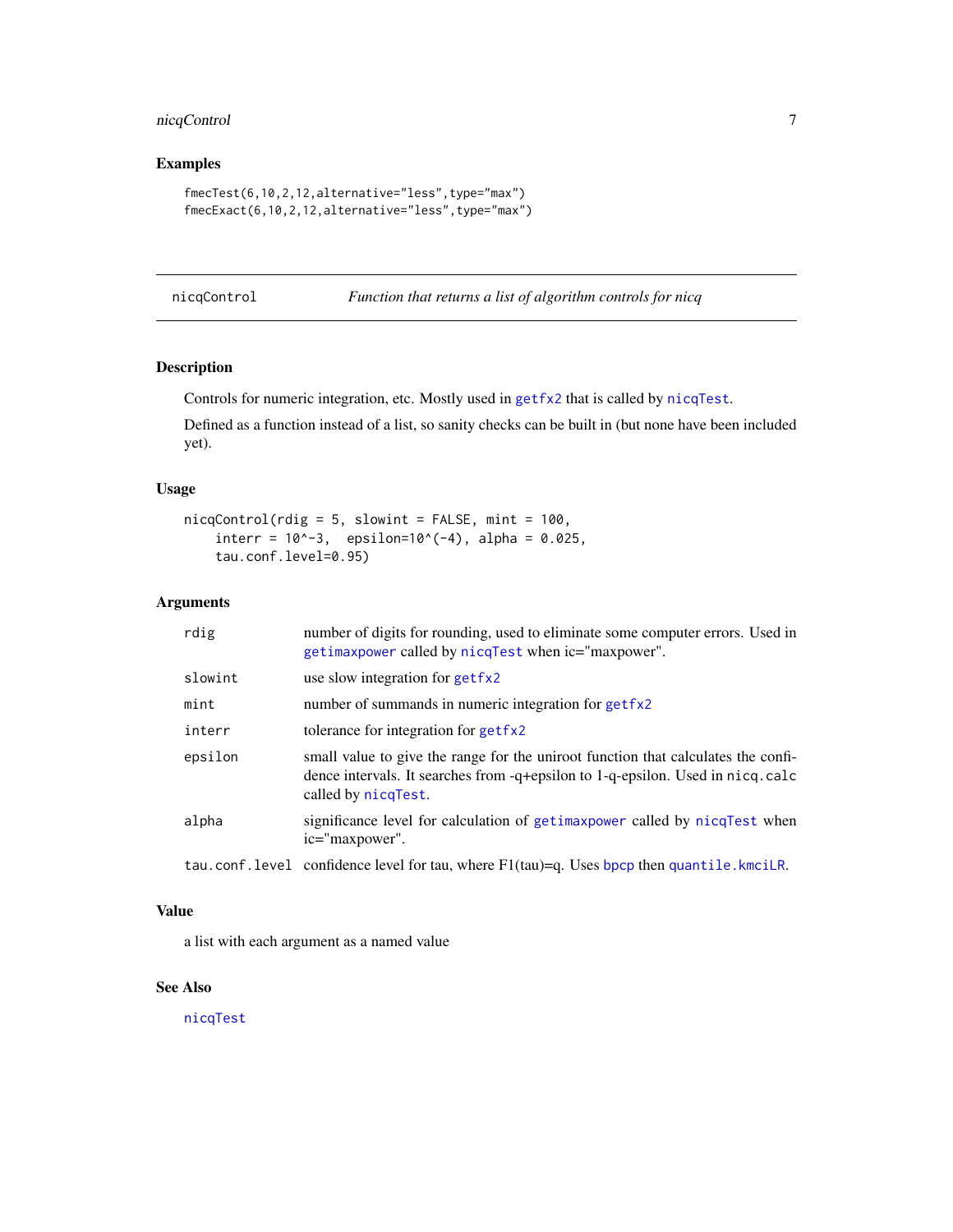<span id="page-7-1"></span><span id="page-7-0"></span>

Tests for a difference in proportion of failures between test and control by the time the qth quantile of the contol group has failed. Uses a variable margin function, and the time of the qth quantile of the control group is unknown.

If the cumulative distributions for the two groups are F1 (control) and F2 (test), then we are interested in the difference: delta= $F2(t0)$ - $F1(t0)$ , where  $F1(t0)=q$ . Note  $F1,F2$  are unknown and non-parametric, and t0 is unknown. In this case, using a constant delta does not give practical non-inferiority margins, therefore we use a variable margin function, so that we test (when alternative='less') H0: F2(t) >=  $g(F1(t))$  versus H1: F2(t) <  $g(F1(t))$  for all t.

The test also works for other types of continuous responses besides time to failure (see details), but the help description uses time to failure for brevity.

#### Usage

```
nicqTest(x,delta0,q,g=nimDiffOR,yc=NULL,nc=NULL,nt=NULL,
    ic="prop",
    z=NULL,status=NULL,ties=c("cons","approx"),
    alternative=c("less","greater"),
    conf.level=0.95,
    conf.int=TRUE,
    conf.sided=c("two.sided","one.sided"),
    gname=NULL,
    control=nicqControl())
```
#### Arguments

| X      | either a vector of failure times for the both groups (when z is given), a vector of<br>failure times for the test group (when yc is given), or the number of failures in<br>the test group that have occured by the ic <sup><math>\wedge</math></sup> th failure in the control group (when<br>ic is an integer, no and nt are given). See details.                                                 |
|--------|-----------------------------------------------------------------------------------------------------------------------------------------------------------------------------------------------------------------------------------------------------------------------------------------------------------------------------------------------------------------------------------------------------|
| delta0 | difference, $F2(t0)$ - $F1(t0)$ , on the boundary between the null and alternative hy-<br>potheses, where t0 is defined so that $F1(t0)=q$ .                                                                                                                                                                                                                                                        |
| q      | probability associated with the quantile of interest in control group                                                                                                                                                                                                                                                                                                                               |
| g      | non-inferiority margin function. Must have arguments q (representing the quan-<br>tile of interest in the control group) and delta (representing the difference,<br>$F2(t0)$ - $F1(t0)$ , where F2 and F2 are the cumulative distributions of failures for<br>the test (F2) and control (F1) at t, where $F1(t)=q$ ). Default values for q and<br>delta are ignored. Default function is nimDiffOR. |
| yc     | vector of failure times in the control group. If given, x is the vector of failure<br>times in the test group.                                                                                                                                                                                                                                                                                      |
| nc     | number of individuals in the control group. Not needed if z or yc is given.                                                                                                                                                                                                                                                                                                                         |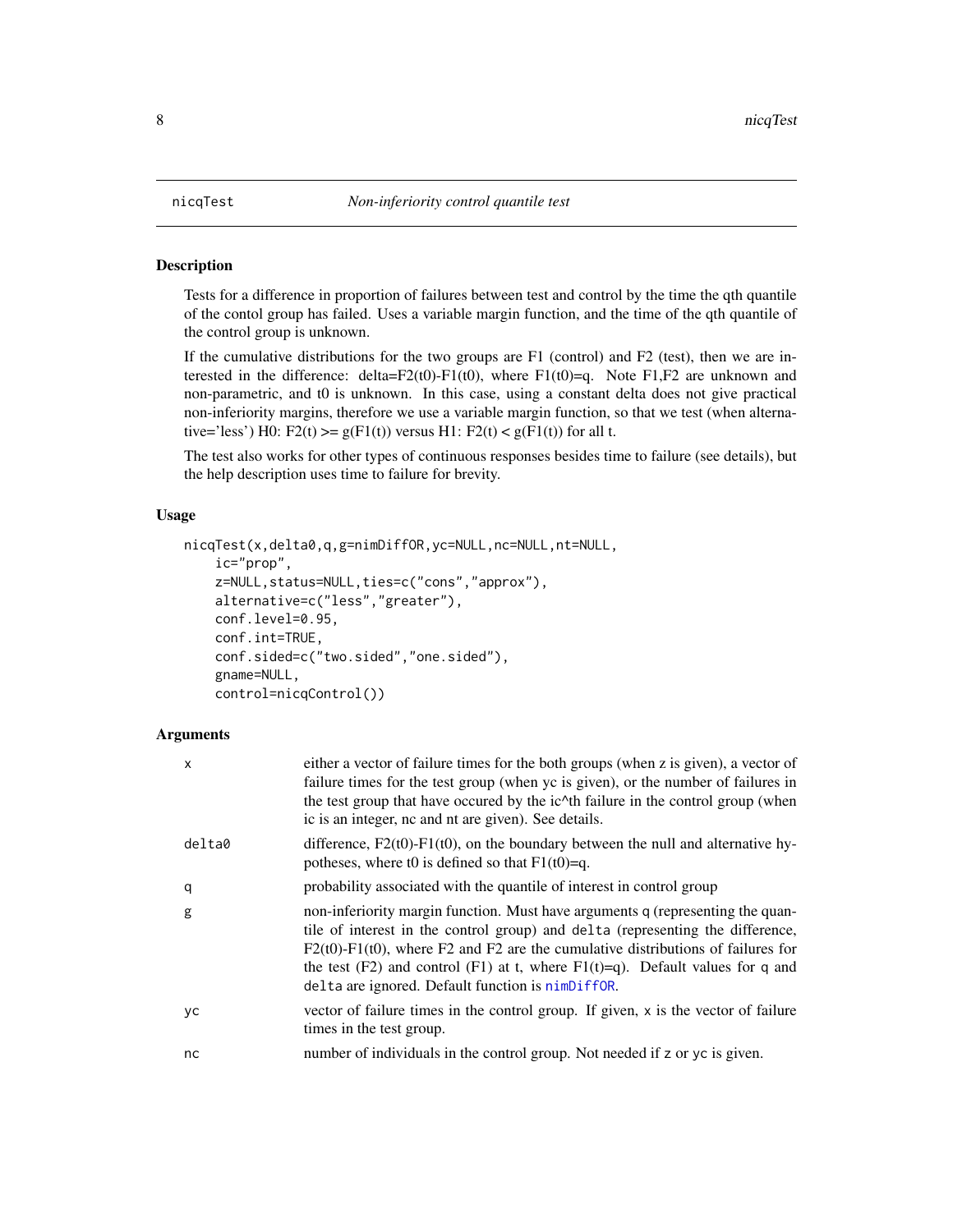<span id="page-8-0"></span>

| nt          | number of individuals in the test group. Not needed if z or yc is given.                                                                                                                                                                                                                                                                           |
|-------------|----------------------------------------------------------------------------------------------------------------------------------------------------------------------------------------------------------------------------------------------------------------------------------------------------------------------------------------------------|
| ic          | used to find i. The test is based on the number of failures in the test group that<br>have occurred by the ith failure in the control group. ic="prop" gives i=ceiling $(q^*nc)$ ,<br>ic="maxpower" gives the i value that maximizes the power given $F1 = F2$ and g,<br>and ic=a postive integer gives i=ic (with ic between 1 and nc inclusive). |
| z           | a vector of group indicators, with either 1 (for control) or 2 (for test). If given, x<br>is a vector of all failures in both groups.                                                                                                                                                                                                              |
| status      | a vector denoting right censoring $(0)$ or not $(1)$ . Not needed if there is no cen-<br>soring. Only used when z is given. If any censoring occurs at or before the ith<br>failure (see ic argument) in the control group, then the test is undefined.                                                                                            |
| ties        | how should ties be handled, "cons" use a conservative adjustment for ties, "ap-<br>prox" use an approximate adjustment. See details.                                                                                                                                                                                                               |
| alternative | direction of alternative hypothesis.                                                                                                                                                                                                                                                                                                               |
| conf.level  | confidence level                                                                                                                                                                                                                                                                                                                                   |
| conf.int    | logical, do confidence intervals                                                                                                                                                                                                                                                                                                                   |
| conf.sided  | character, either 'one sided' or 'two sided' (see warning)                                                                                                                                                                                                                                                                                         |
| gname       | name for g function, if NULL uses name of inputed g function                                                                                                                                                                                                                                                                                       |
| control     | a list of arguments for numeric calculation settings, see nicqControl.                                                                                                                                                                                                                                                                             |

#### Details

The data may be entered in 3 different formats, and the first argument x changes depending on which format. When z is given then  $x$  is the vector of failure times from both groups and z gives the group membership of each of those failures. If there is right censoring this may be given using status, and the nicq function will make sure that the censoring happens late enough so that the test can still be calculated. When yc is given then x is a vector of failure times in the test group and yc are the failure times in the control group. When ic is an integer, then x represents the number of failure times that have occurred in the test group at or before the time of the icth failure in the control group. In this last format only nc (number in control group) and nt (number in the test group) must be given.

The confidence interval is calculated on the difference,  $F2(t0)$ - $F1(t0)$ , where t0 is unknonwn and defined so that  $F1(t0)=q$ , with q given.

The responses can be any numeric values, as long as the difference,  $F2(t0)$ - $F1(t0)$ , is of interest.

For more details see Fay and Follmann (2015).

The confidence intervals for the qth quantile of the control is calculated using the [bpcp](#page-0-0) function followed by the [quantile.kmciLR](#page-0-0) from the bpcp R package.

#### Value

An nicq object which inherits from htest class (the print method for is slightly different). A list with elements:

statistic number of failure in test group at or before the qth quantile of the control group parameter vector with elements: q (quantile of interest in control group),i (rank of qth quantile), n1 (number in control group), n2 (number in test group)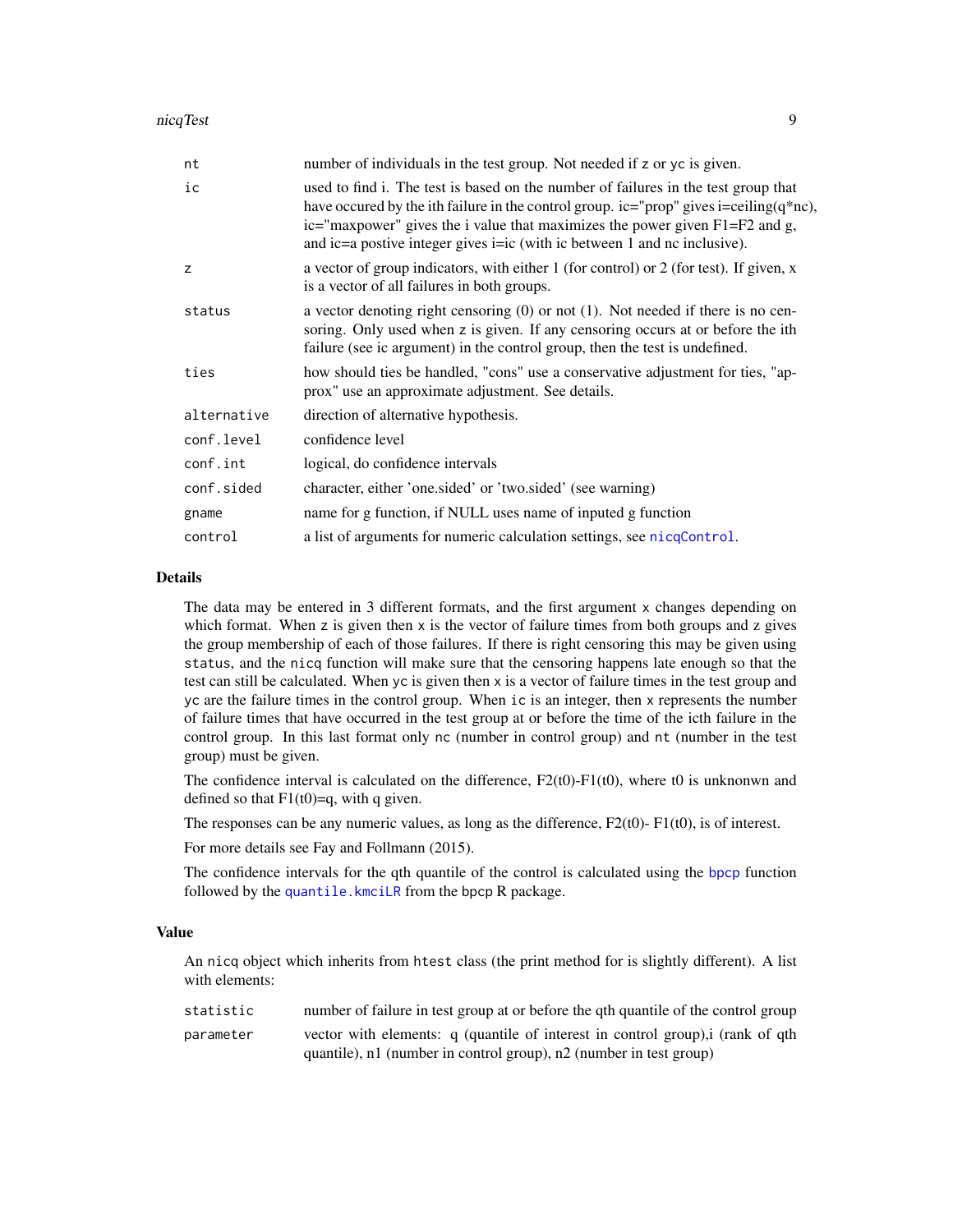<span id="page-9-0"></span>

| p.value     | one-sided p.value                                                                                                                                                                                                                                                                                                |
|-------------|------------------------------------------------------------------------------------------------------------------------------------------------------------------------------------------------------------------------------------------------------------------------------------------------------------------|
| conf.int    | confidence interval on $F2(t0)$ - $F1(t0)$ , may be one- or two-sided, see attributes                                                                                                                                                                                                                            |
| estimate    | vector of estimates. Values are: $x2/n2$ proportion of failures in test group by i,<br>$i/n1$ = proportion failures in control group by i, 'x2/n2- $i/n1$ ' = difference, tau=qth<br>quantile of control (same at t0), lower CL=lower confidence limit for tau, upper<br>CL, conf.level=conf.level for CI on tau |
| null.value  | null value for the difference                                                                                                                                                                                                                                                                                    |
| alternative | either 'less' or 'greater', two sided is not allowed                                                                                                                                                                                                                                                             |
| method      | description of test                                                                                                                                                                                                                                                                                              |

#### warning

Since 'two.sided' alternatives are not allowed, the p-values may not match the confidence intervals in the usual way if conf.sided='two.sided' (the default). Consider the example below, with alternative='less' and  $delta=0.10$ . The p-value is 0.04, so we might expect that the upper limit of the 95 percent confidence limit would be less than 0.10, but this is not so because conf.sided='two.sided' and we are using the two-sided confidence interval and p is greater than  $0.05/2=0.025$ .

#### Author(s)

Michael P. Fay (mfay@niaid.nih.gov)

#### References

Fay, MP and Follmann DA (2015). Non-inferiority Tests for Anti-Infective Drugs using Control Quantiles. (unpublished manuscript).

#### Examples

```
## if you know that q=0.20 and there are no ties then ic=q*nc=40
nicqTest(66,g=nimDiffOR,delta0=.1,q=.2,nc=200,nt=300,ic=40,conf.int=FALSE)
## examples with confidence intervals may be slower: see
## demo(nicqTest.examples)
```
<span id="page-9-1"></span>

nimDiffOR *Variable margin functions*

#### Description

For testing the alternative  $F2(t) < g(F1(t))$ . We give several built-in choices for the function g. All functions must be defined in terms of delta and q, where  $F1(t0)=q$  and t0 is defined implicitly, and delta =  $F2(t0) - g(F1(t0))$ .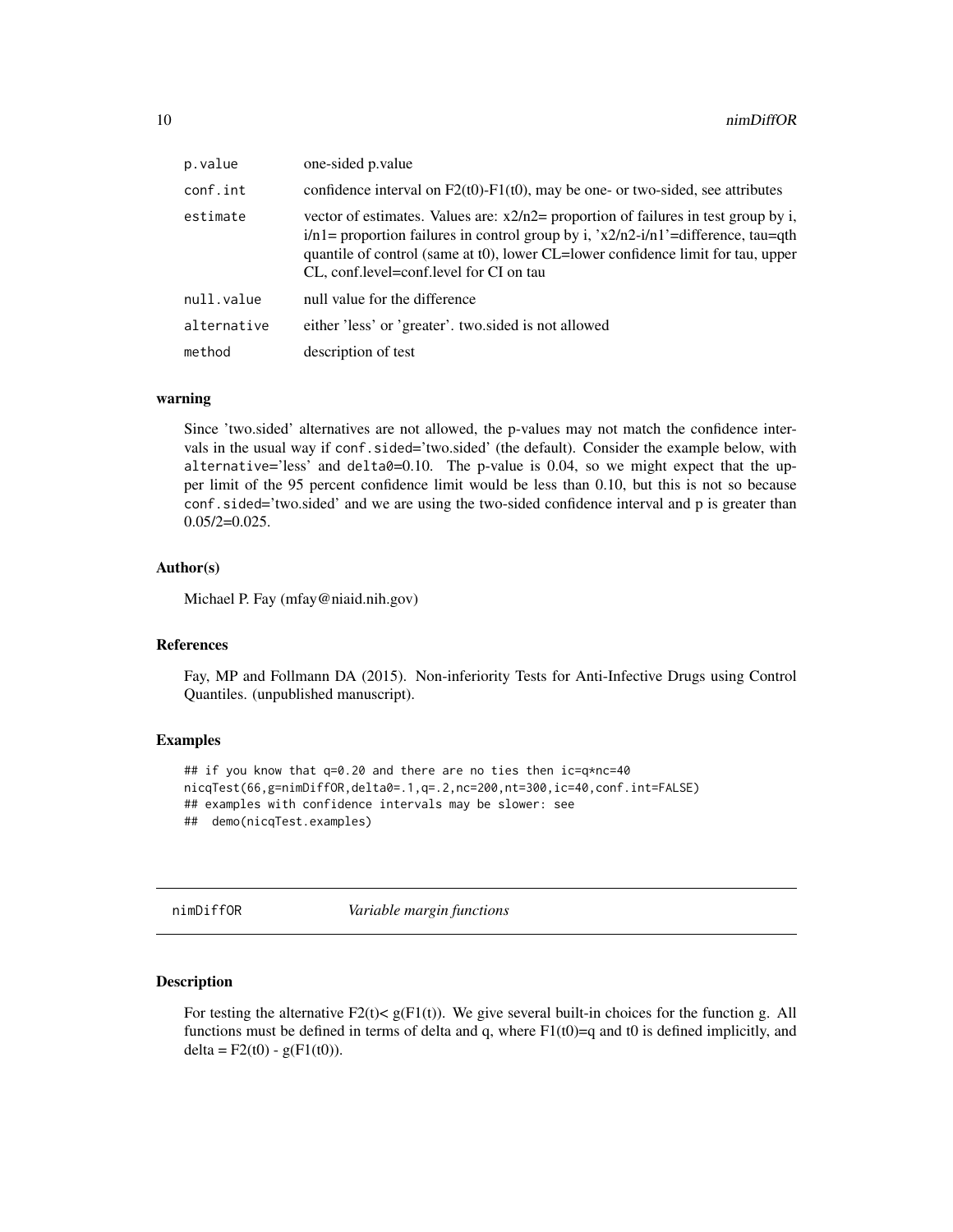#### <span id="page-10-0"></span>nimDiffOR 11

#### Usage

```
nimDiffOR(p, delta = 0.1, q = 0.2)
nimOR(p, delta=0.1, q=0.2)
nimDiff(p,delta=.1, q=NULL)
```
#### Arguments

| p     | a vector of $F1(t)$ values, where $F1(t)$ is the proportion of control that failed by t.                                                 |
|-------|------------------------------------------------------------------------------------------------------------------------------------------|
| a     | the probability associated with the control quantile of interest, not used for cal-<br>culations in nimbiff but needs to be in the call. |
| delta | the difference: $F2(t0) - g(F1(t0))$                                                                                                     |

#### Details

The functions are defined in terms of delta and q so that the function can change as a function of delta and we can use the function to get confidence intervals for delta (defined in terms of q, since  $q = F1(t0)$  which defines t0).

Functions should handle vectors of F1(t) values, and the output is a vector of the same length. The results should be between 0 and 1.

The function nimDiffOR gives the minimum of the difference (defined by delta) or the odds ratio (defined in terms of q and delta) when delta>0, and the maximum when delta<0.

For plots of the functions see Fay and Follmann (2015).

#### Value

a vector of values  $g(F1(t))$ .

#### References

Fay, MP and Follmann DA (2015). Non-inferiority Tests for Anti-Infective Drugs using Control Quantiles. (unpublished manuscript).

#### See Also

[nicqTest](#page-7-1)

#### Examples

```
## notice that the second values, F1(t)=0.20=q,
## all equal
## q+delta=0.30
nimDiff(c(1:9)/10)
nimOR(c(1:9)/10)
nimDiffOR(c(1:9)/10)
## for delta<0, take max of difference and odds ratio
nimDiffOR(c(1:9)/10,delta=-.1)
```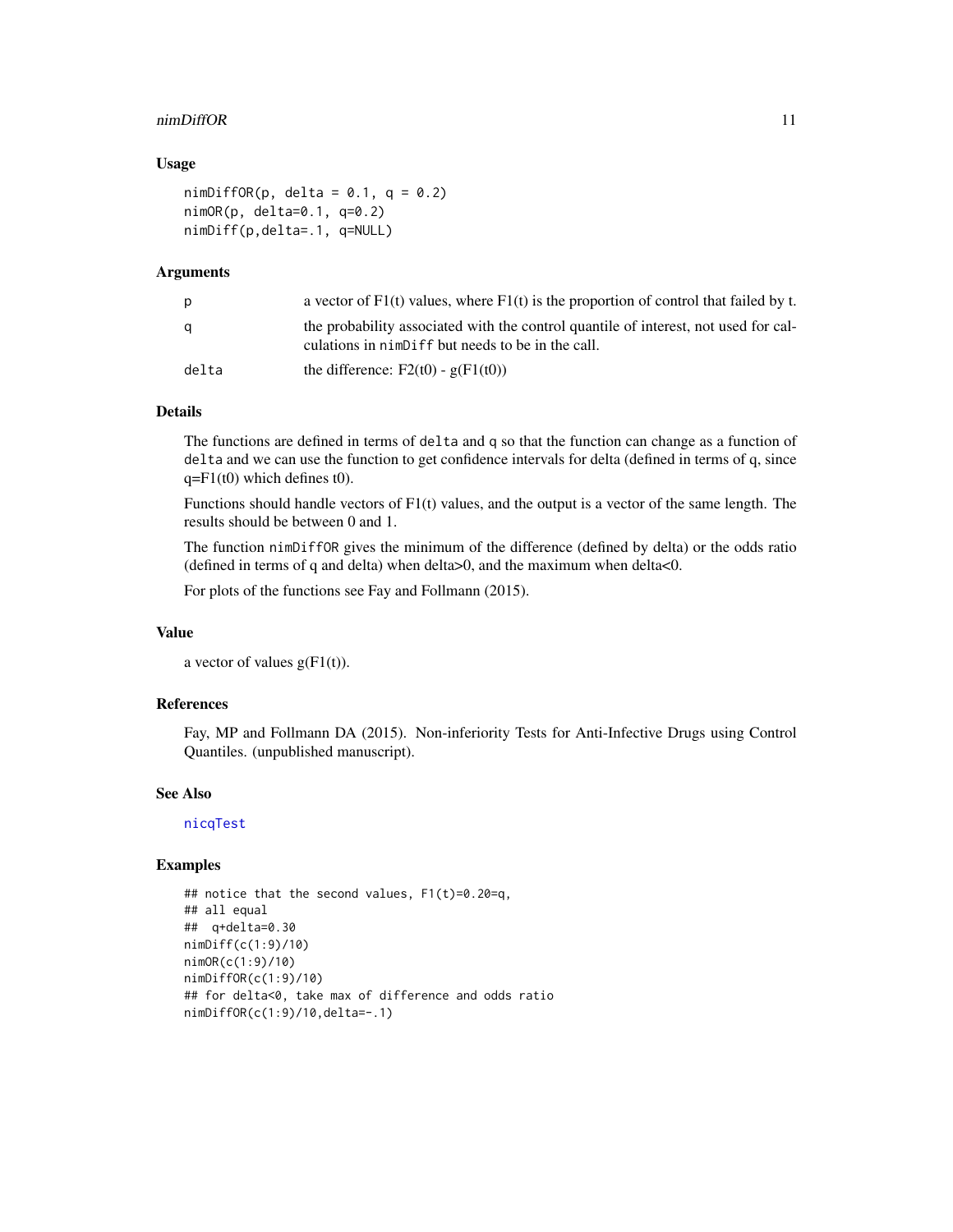<span id="page-11-0"></span>

Function gives power (if n1=NULL) or sample size (if power=NULL). Assumes no ties.

#### Usage

```
powerNicqTest(n1 = NULL, n2 = NULL, power = NULL,sig.level = 0.025, n2.over.n1 = 1, q = 0.2,
   delta = 0.1, alternative = c("less", "greater"),gnull = nimDiffOR, galt = function(x){x},min=5, maxn = 10^5, ...
```
#### Arguments

| n1          | sample size of control group, calculated if NULL                                                                                                                |
|-------------|-----------------------------------------------------------------------------------------------------------------------------------------------------------------|
| n2          | sample size of test group. If n1=NULL, n2 is ignored and calculated based on<br>power and n2.over.n1. If power=NULL, then n2=ceiling(n2.over.n1*n1).            |
| power       | power under galt, calculated if NULL                                                                                                                            |
| sig.level   | significance level                                                                                                                                              |
| n2.over.n1  | ratio of sample sizes                                                                                                                                           |
| q           | probability associated with control quantile of interest                                                                                                        |
| delta0      | difference in proportions at control quantile of interest                                                                                                       |
| alternative | alternative hypothesis direction, 'less' means $F2(t)$ less than gnull( $F1(t)$ ) for<br>some t.                                                                |
| gnull       | variable margin function under null hypothesis (more formally, at the boundary<br>between the null and alternative hypotheses for the pre-specified hypotheses) |
| galt        | variable margin function for which we calculate the power                                                                                                       |
| minn        | minimum value for sample size for n1, input into uniroot. integer.                                                                                              |
| maxn        | maximum value for sample size for n1, input into uniroot. integer.                                                                                              |
| $\cdots$    | extra arguments passed to uniroot. integer.                                                                                                                     |

#### Details

The function either calculates the power (if n1=NULL) or calculates n1 and n2 (if power=NULL). In the latter case, we use [uniroot.integer](#page-0-0) to find the smallest n1 that gives power at least as large as the given power [with n2 defined as ceiling(n2.over.n1\*n1)].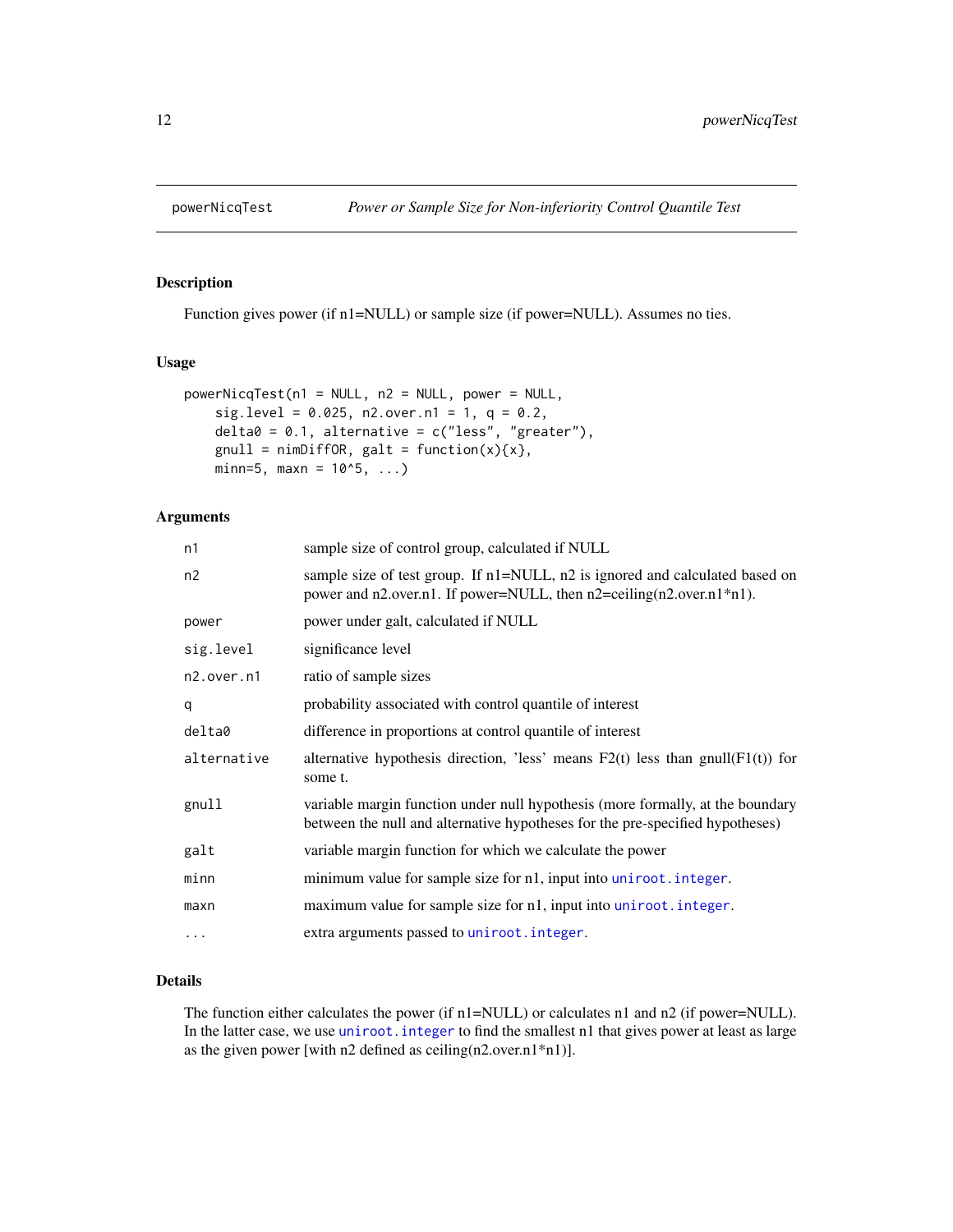#### <span id="page-12-0"></span>print.brk 13

#### Value

a power.htest object. A list with elements:

| n1        | sample size for control group                           |
|-----------|---------------------------------------------------------|
| n2        | sample size for test group                              |
| delta0    | $F2(tau) - F1(tau)$ , with tau defined by $F1(tau) = q$ |
| q         | probability associated with tau                         |
| sig.level | significance level                                      |
| power     | power under galt                                        |
| method    | character description of method                         |

#### See Also

[nicqTest](#page-7-1)

#### Examples

```
# to calculate power, leave power=NULL and supply n1 and n2
powerNicqTest(n1=200,n2=300)
# or supply n1 and n2.over.n1
powerNicqTest(n1=200,n2.over.n1=3/2)
## to calculate n1 and n2, supply power
## find minimum n1 that have power greater than 0.80
## takes 13 iterations to find n1=346
## so do not run it here
#powerNicqTest(power=.80,print.steps=TRUE)
```
print.brk *Print Method for* brk *or* nicq *Object.*

#### Description

For brk did not use print.htest because the p-values are just bounds for some values (e.g., p greater than 0.025). So I needed to print the results differently.

For nicq, uses print.htest except for \$estimates has some special printing instructions since there may be some extra confidence intervals on the control quantile of interest.

#### Usage

```
## S3 method for class 'brk'
print(x, digits = getOption("digits"), prefix = "\t", ...)
## S3 method for class 'nicq'
print(x, \ldots)
```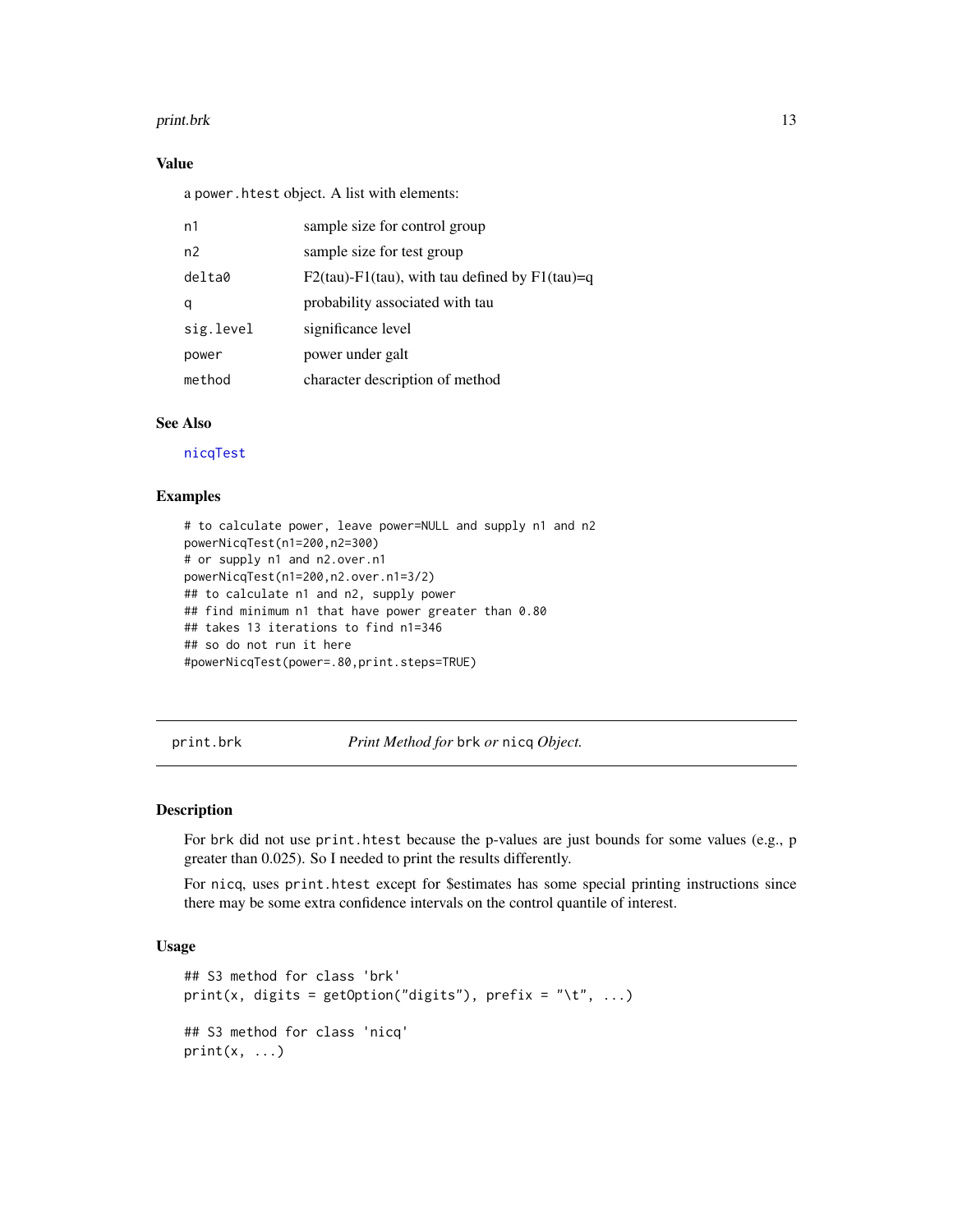14 print.brk

### Arguments

| $\mathsf{x}$ | the brk object                                         |
|--------------|--------------------------------------------------------|
| digits       | number of significant digits for printing              |
| prefix       | prefix below some values                               |
| .            | for passing arguments. In nicq passed to print. htest. |

#### Value

Does not print out FullResults list because it is generally too large.